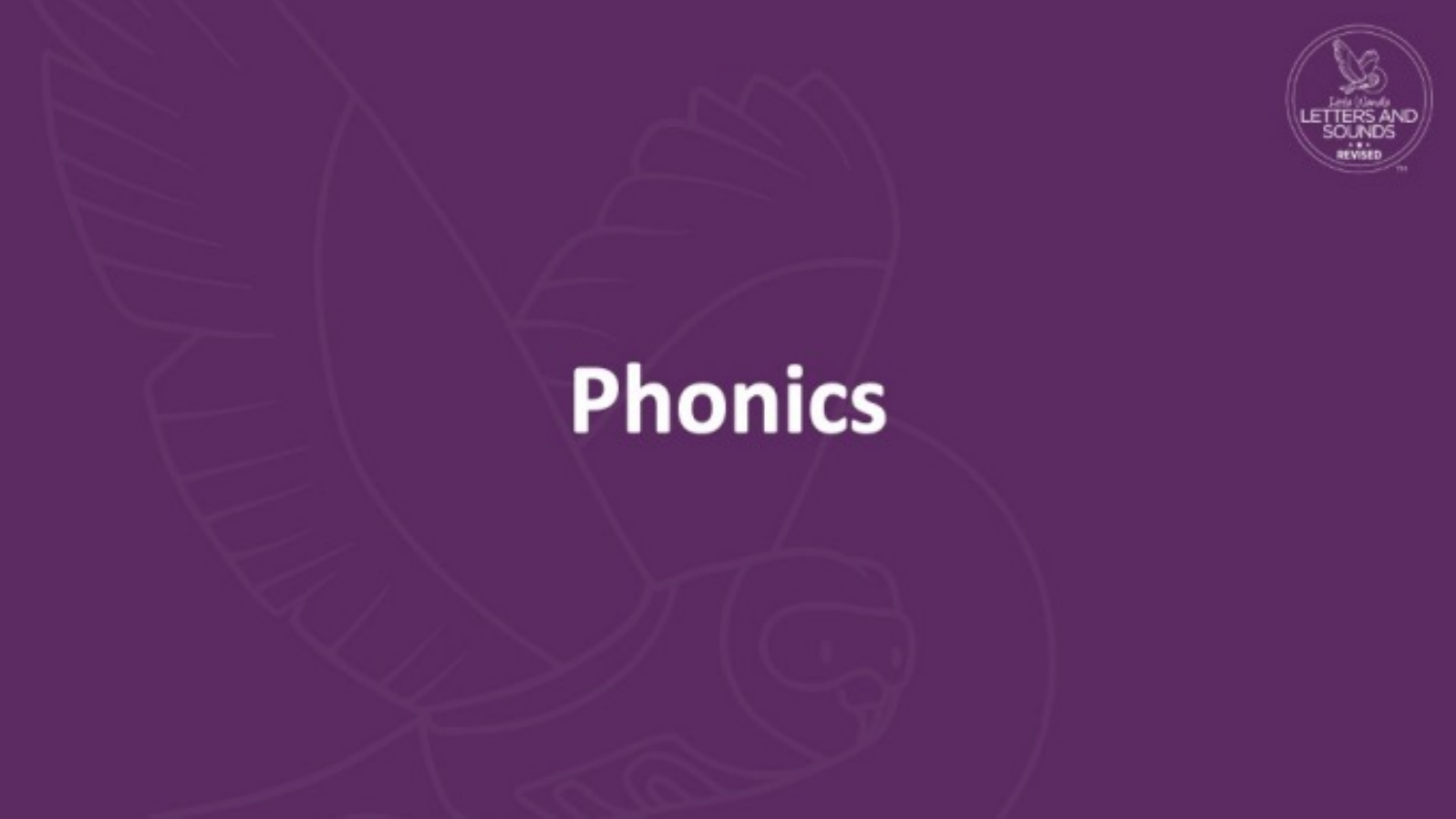#### Intent

At Norwich Road Academy, we recognise reading as a key life skill, which underpins access to the rest of the curriculum. We aim for children to read words and simple sentences by the end of Reception, become successful, fluent readers by the end of Key Stage 1 and develop a lifelong love of reading as they move through school. The systematic teaching of synthetic phonics, using the Little Wandle Letters and Sounds Revised programme, is given a high priority throughout Early Years and Key Stage 1. Children need to learn key phonic knowledge and develop skills in segmenting and blending to complete the phonics check at the end of Year 1 and as part of developing fluency in reading. We also value and encourage pupils to read for enjoyment and recognise that this starts with the foundations of acquiring letter sounds, segmenting and blending skills – enjoying success and gaining confidence from a positive experience.

> We're teaching every child to read with Little Wandle Letters and Sounds Revised A complete SSP validated by the Department for Education

Little Wandle

**REVISED**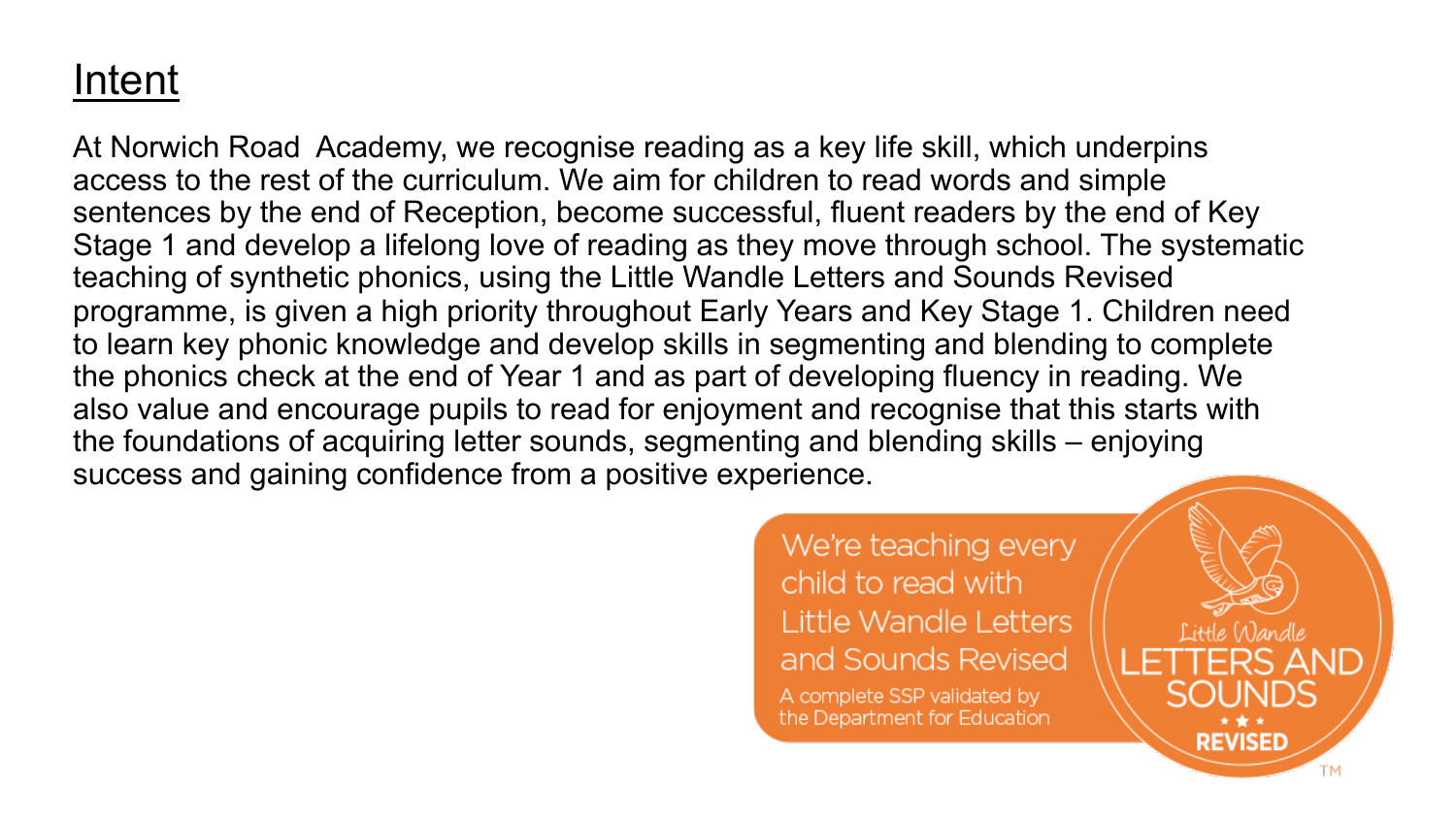#### Teaching order

Phonics is taught daily in Reception and Year 1. Four new sounds a week are taught with a review lesson on a Friday.

Each sound that is taught has either a mnemonic (like the astronaut that you can see here) or a phrase like boing-boing for 'oi'. This helps the children recognise and remember the graphemes. Every time a new sound is taught words are read during the phonics lesson that contain that new sound, so that the children practise what they have learned. Children then go on to reading a sentence containing some of those words.

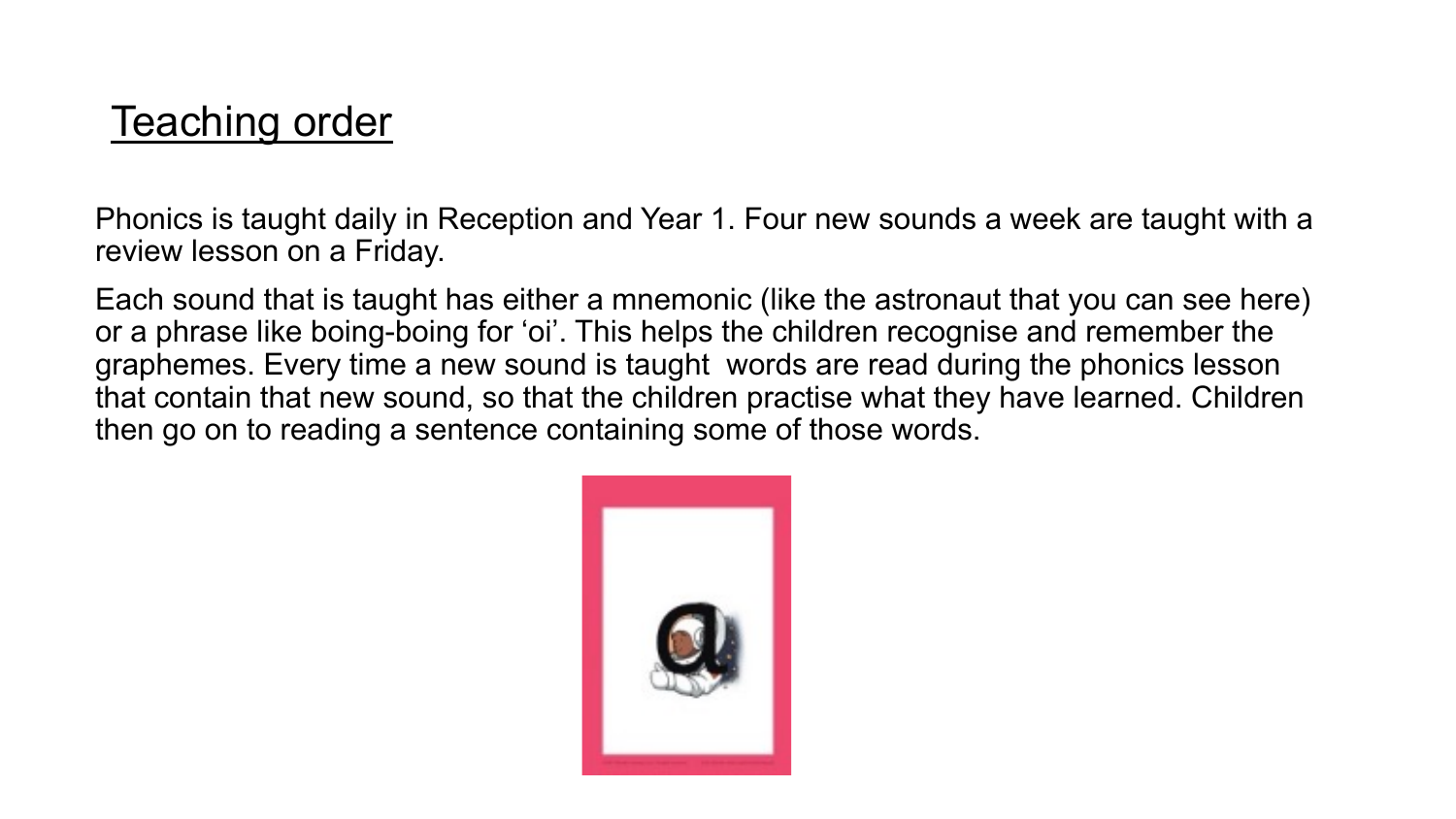#### **Blending to read words**

Some children learn to blend really quickly, and others take a finding it difficult, ask your child's teacher for ways to help at I games at home is so helpful!

Click on the link for support with blending.

https://www.littlewandlelettersandsounds.org.uk/resources/for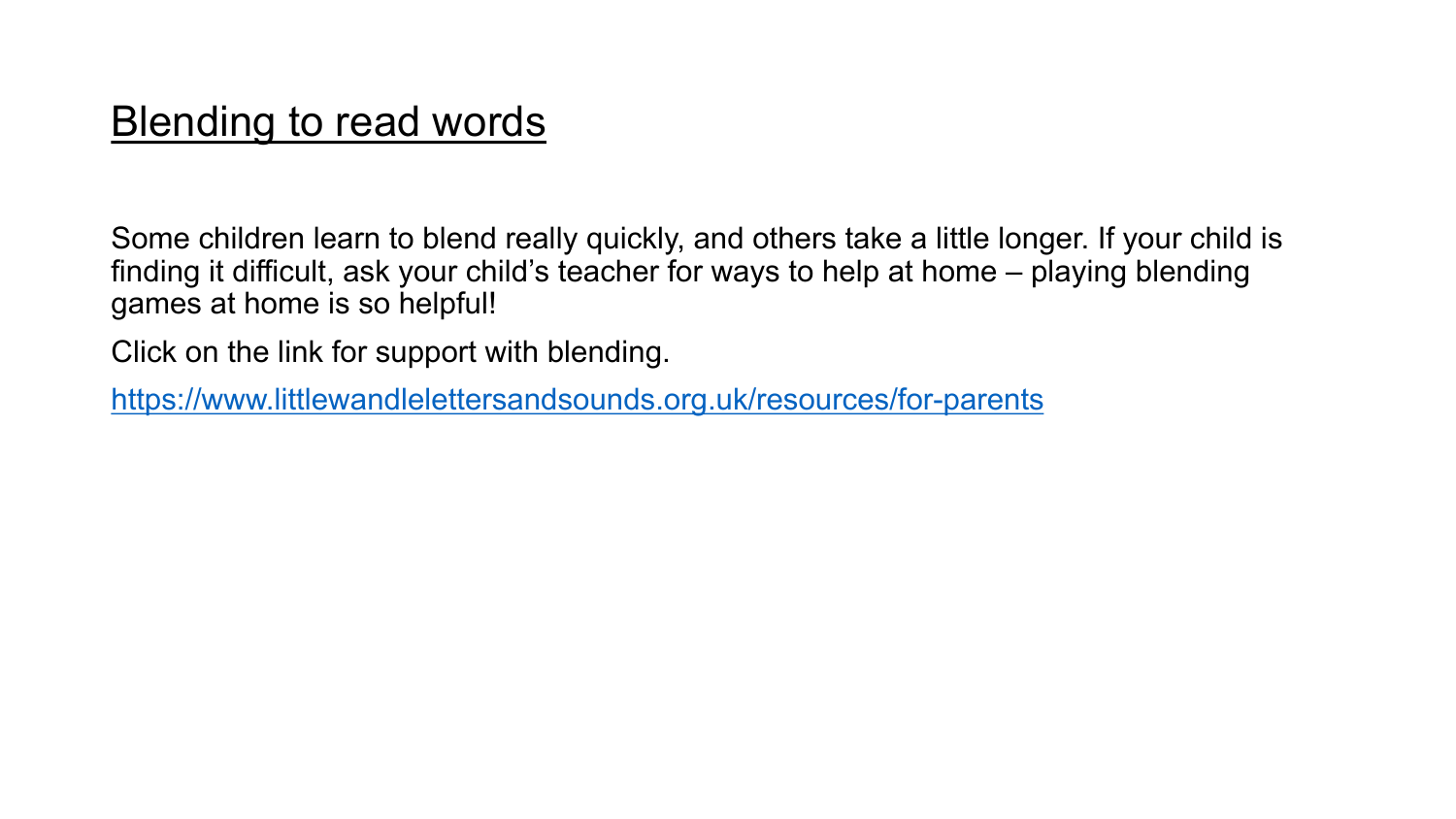### Reading and Spelling

This is an example of what the children learn in Year 1. Children graphemes that can have different sounds and sounds that can letters.

For help with Tricky Words please follow the link:

https://www.littlewandlelettersandsounds.org.uk/resources/for-

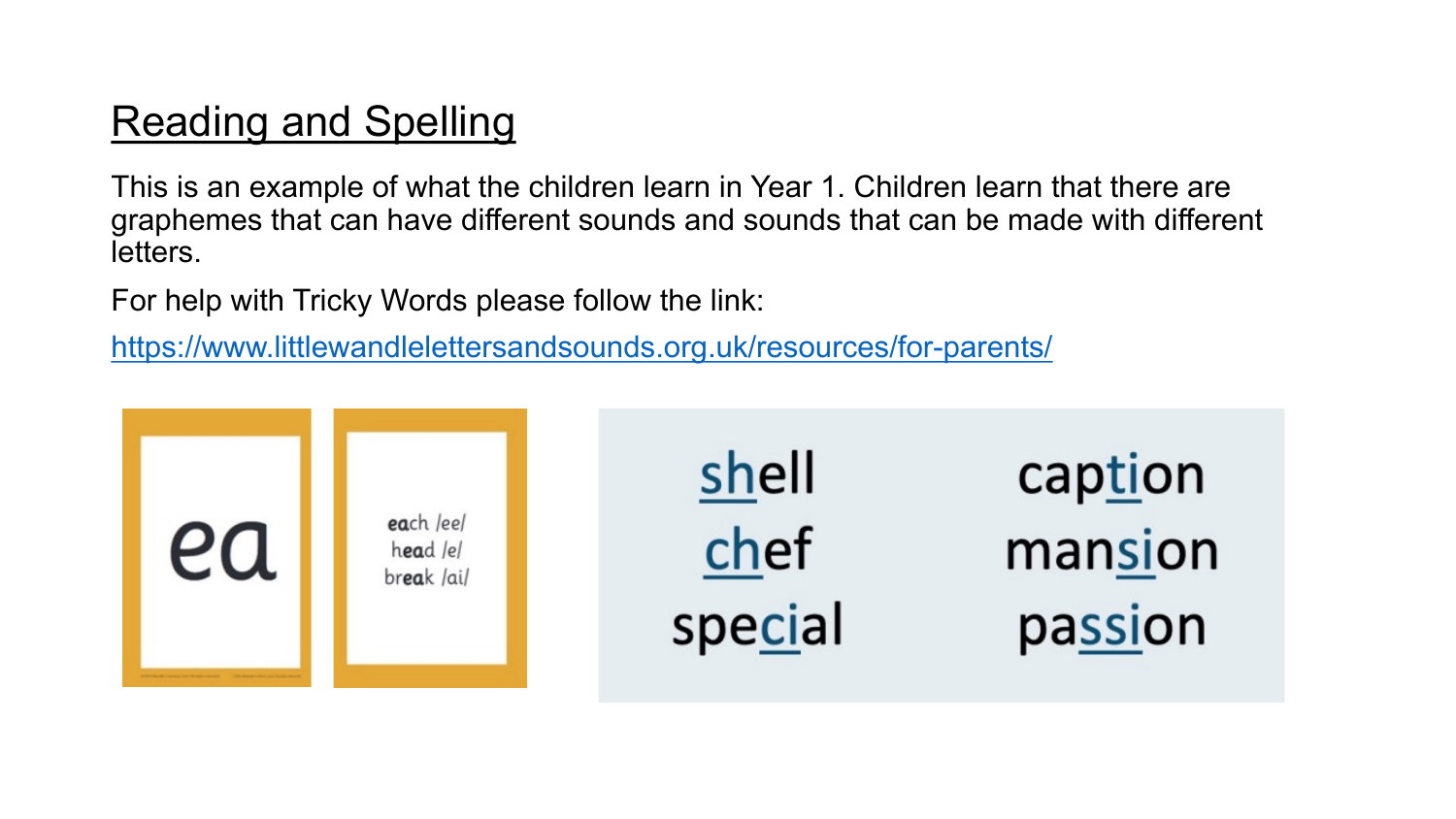#### **Spelling**

This is how spelling is taught :

- Say the word.
- Segment the sounds.
- Count the sounds.
- Write them down

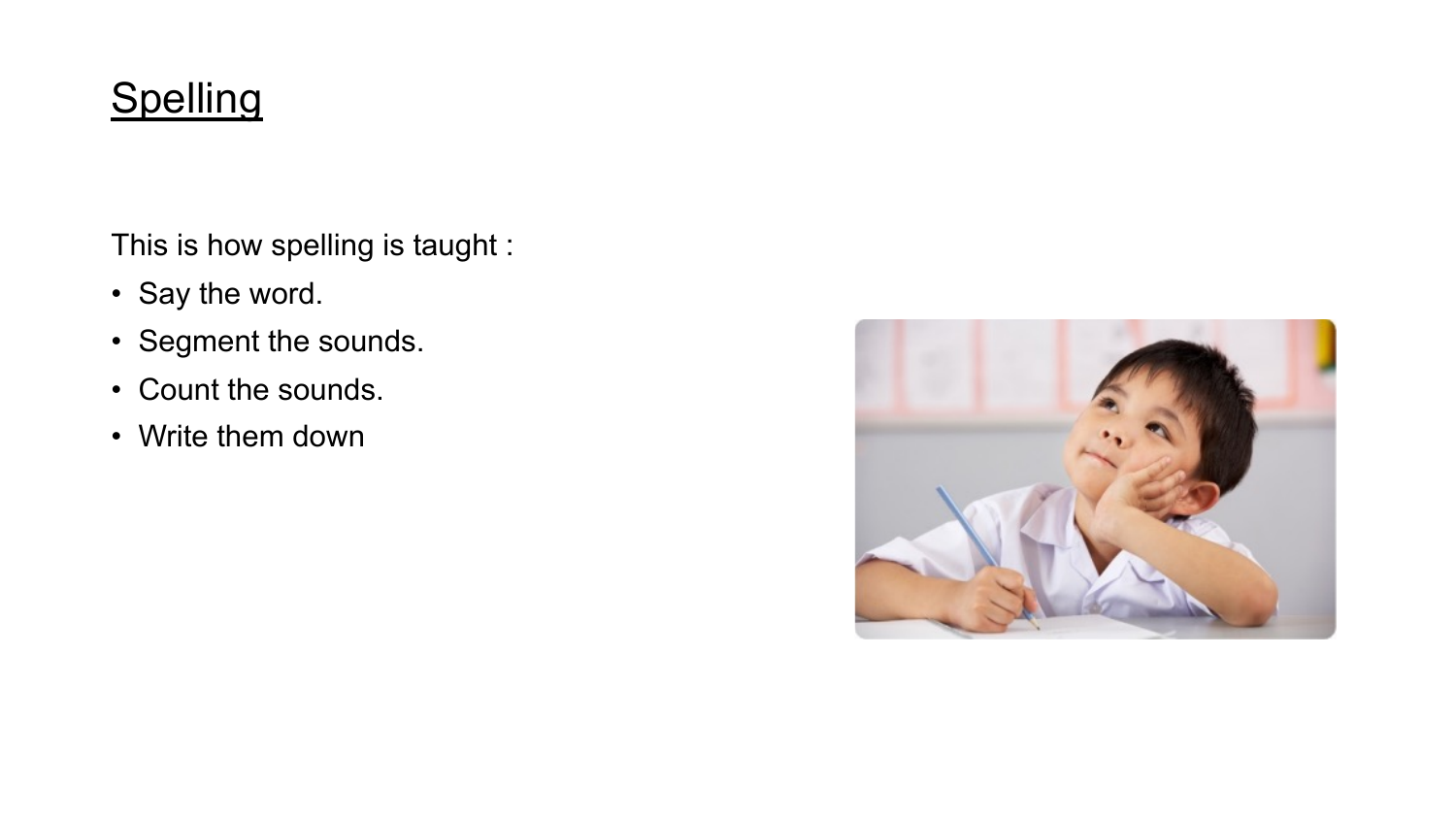#### **Terminology**

Little Wandle Glossary

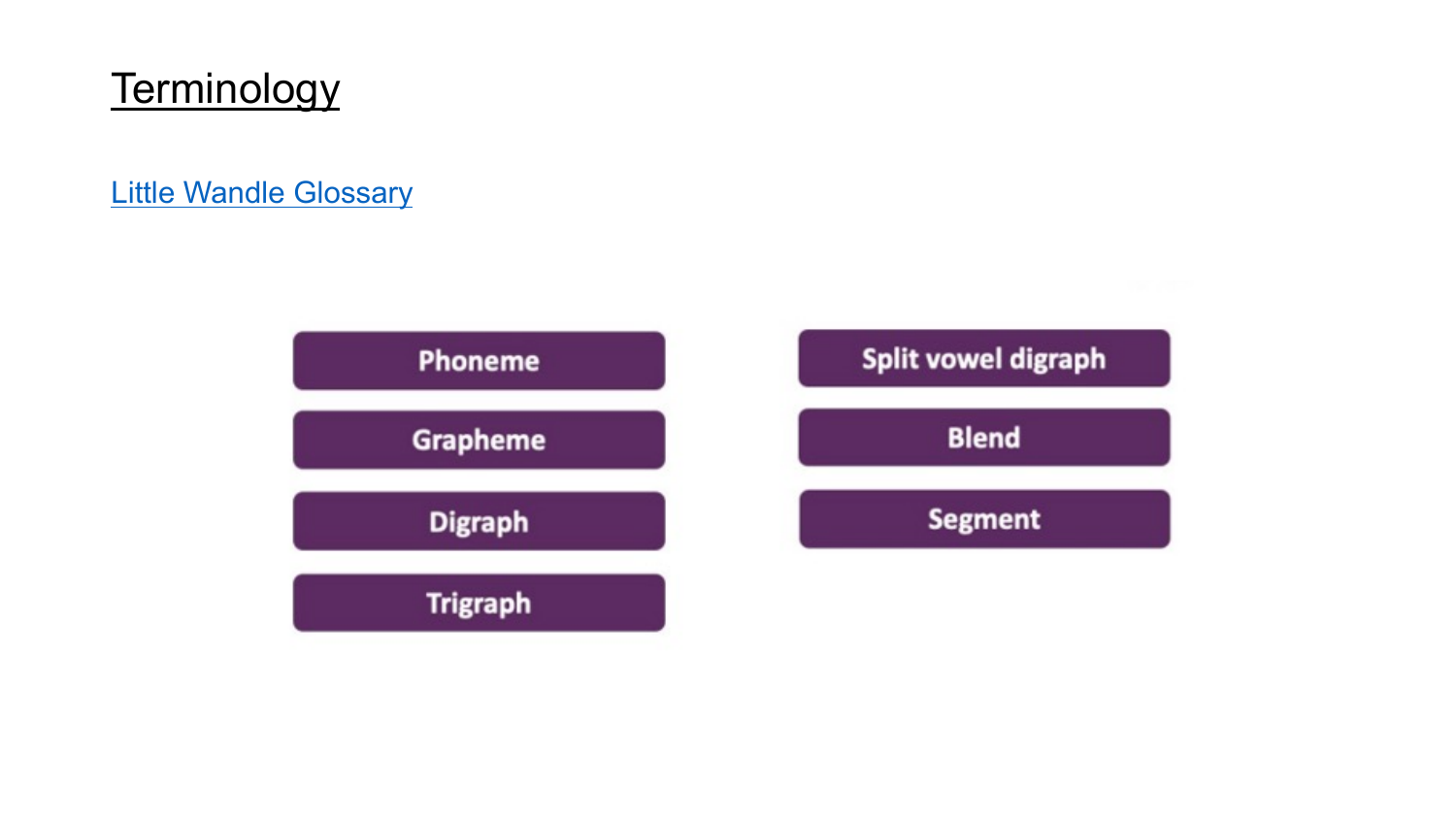#### How do we teach reading in books?

The children read the same book every day for a week in pairs or small groups. At the beginning of the week we work on decoding (sounding out) then we work on prosody which is reading with expression – making the book sound more interesting with our storyteller voice. Near the end of the week we look at comprehension. We read the books every day at school because we want to develop the fluency. The more children see words, the more they begin to read them automatically without having to sound them out.

Children also take home a 'learning to read book' that is matched to their phonic ability. They will keep this book for a week.



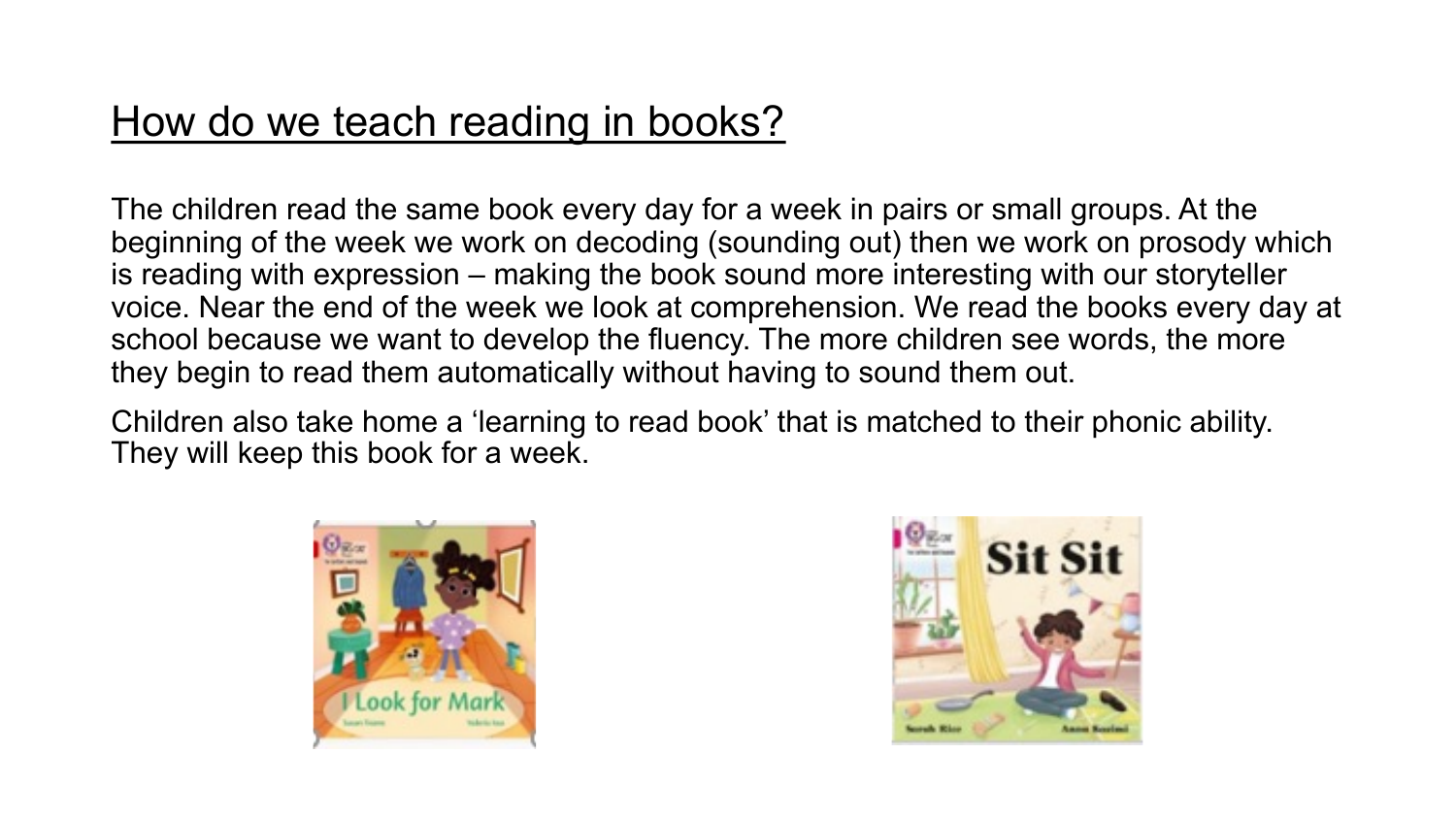#### Hearing Your Child Read At Home

- Your child should be able to read their book without your help by the end of the week.
- If they can't read a word read it to them.
- Talk about the book and celebrate their success.

As well as the 'learning to read' book that your child will bring home they will also bring home a book for sharing with you. This book is SO important. This is how we are going to give them the WILL to read. Please read with your child as often as you can – at least once a day if possible.



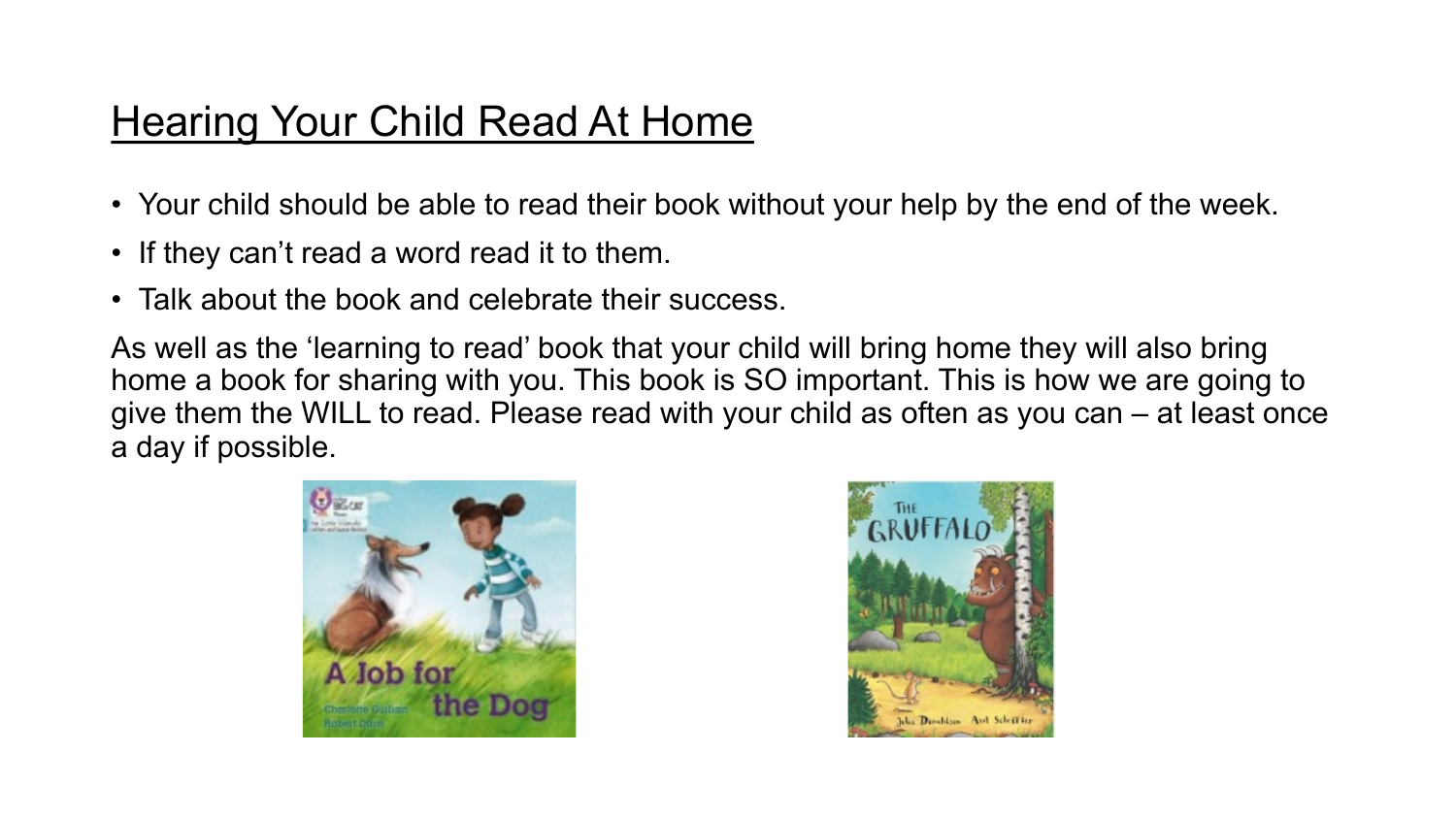#### Assessment

- We assess your child every six weeks to check progress. Any child who needs extra support has daily keep-up sessions planned for them.
- In the Summer term of Year 1 all children will sit the phonic screening check.
- Children who do not reach the required Government pass mark will re-sit the check in Year 2.

#### Little Wandle Letters and Sounds Revised Reception Child assessment